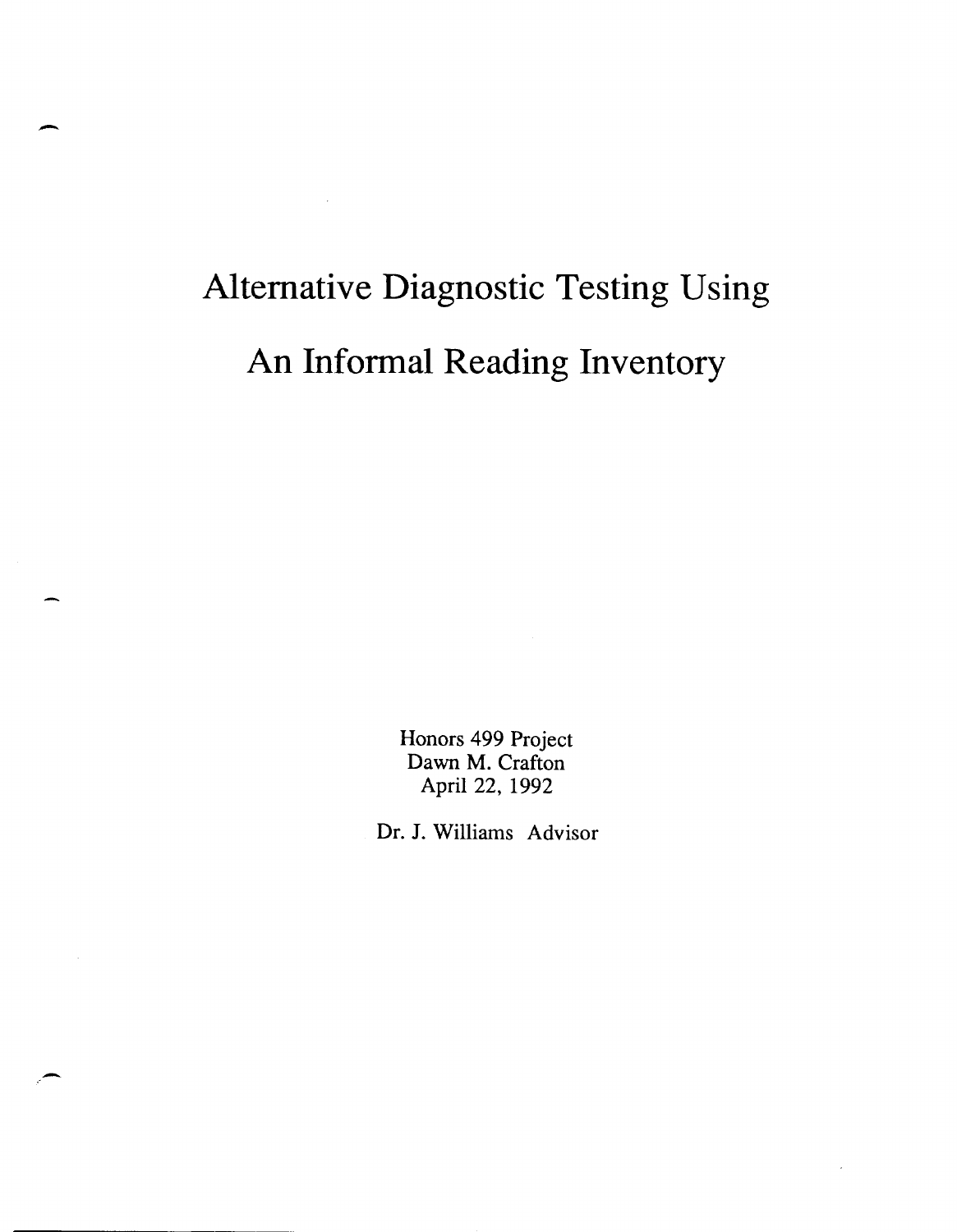### Alternative Diagnostic Testing Using An Informal Reading Inventory

 $S_{\rho}$ Coll

LD<br>2489  $74$ 1992  $CC73$ 

The instructional reading levels of new students have often been difficult for teachers to determine. In the past the majority of teachers have relied more on the previous teachers' recommendations for placement than on the usual time consuming diagnostic testing. It has always been difficult for teachers to make time for diagnostic testing in the elementary classroom. With the demand for more instructional time in the classroom, teachers find themselves trying to keep up from the beginning. Teachers also find themselves without the materials necessary to perform diagnostic testing in the first place. This is especially true of the first-year teacher. After four or more years of study as an undergraduate, many first-year teachers find themselves in the classroom without any idea where to begin. This is a problem I am seeking to eliminate.

Most people agree that reading is one of the most important skills and processes we use as individuals. Having realized this, I have attempted to create a series of diagnostic activities that can be used at the beginning of the year so that a teacher may monitor the progress of his or her students. The idea for such a project came to me during my involvement in Ed Reading 430 in which I administered the Bums and Roe Informal Reading Inventory (IRI) to two students in the Muncie Community School Corporation. The IRI has merit in the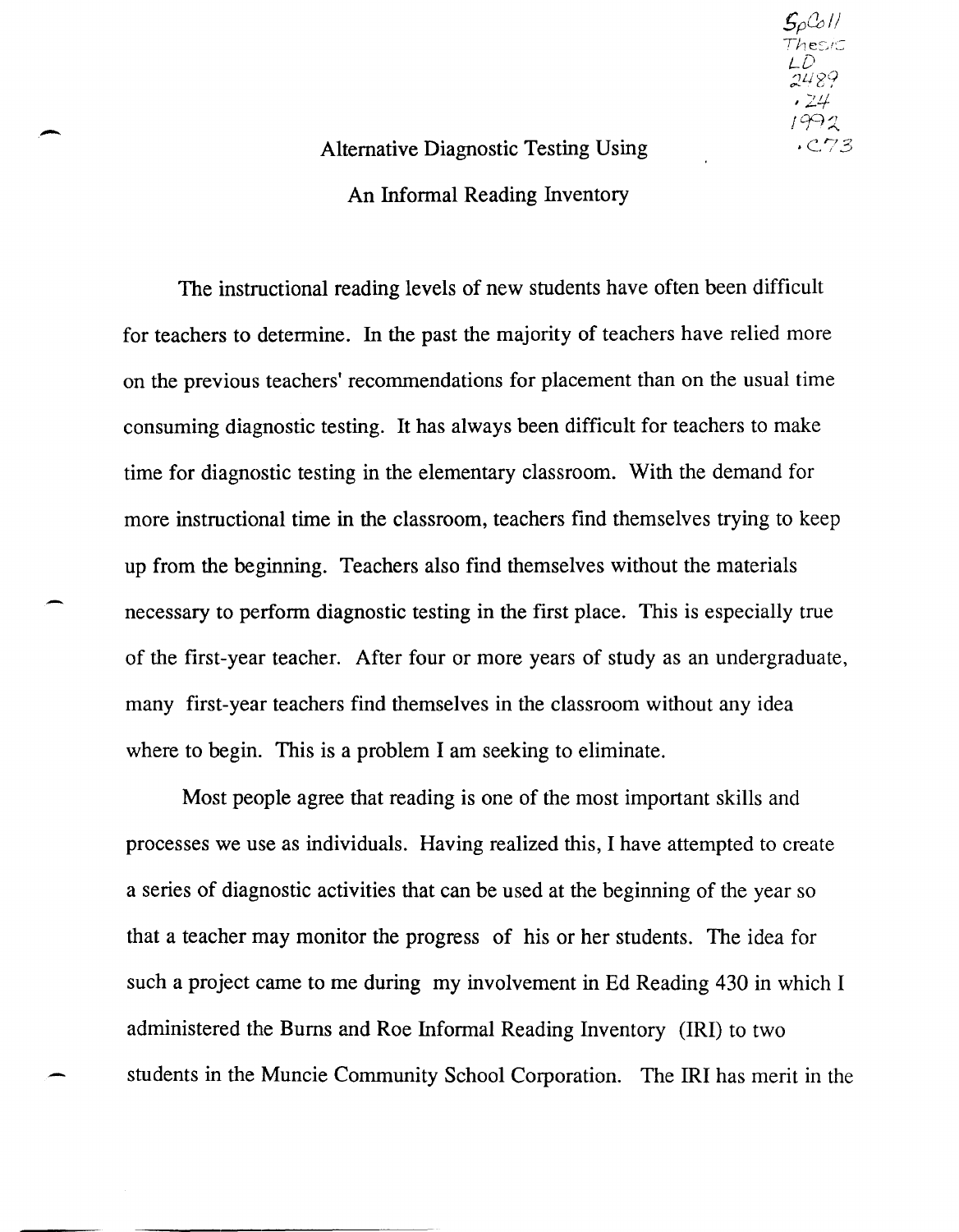elementary classroom. The test attempts to determine the approximate reading level of each student. The **IRI** consists of graded word lists for sight word recognition, oral and silent (graded) reading passages, and listening (graded) passages. The graded reading passages are used to examine comprehension abilities. Although the purposes for using an **IRI** are sound, I found the diagnostic process to be quite mundane and even boring for my students. The testing procedure had no meaning for them that they perceived. I also felt it lacked a true purpose that would inspire the students to do their best. I also felt it was very time consuming and found myself thinking that a teacher could not possibly have enough time to administer this test to every student in the first few weeks of school.

-

-

To solve the problem, I decided to use the same expert material found in the Burns and Roe Informal Reading Inventory and adapt it to fit the needs (time efficiency, ease of operation, etc.) of the average classroom teacher. Using the same word lists and graded passages, I adapted them into flashcards and games that students could manipulate while the teacher looked on or participated with the students.

In doing my research for the basis of such an adaptation, I found that the use of games and manipulatives in instruction is quite common. "Most teachers, especially reading teachers, have used games to motivate students and reinforce basic skills." (Canney, 10) As students we are also taught that children learn by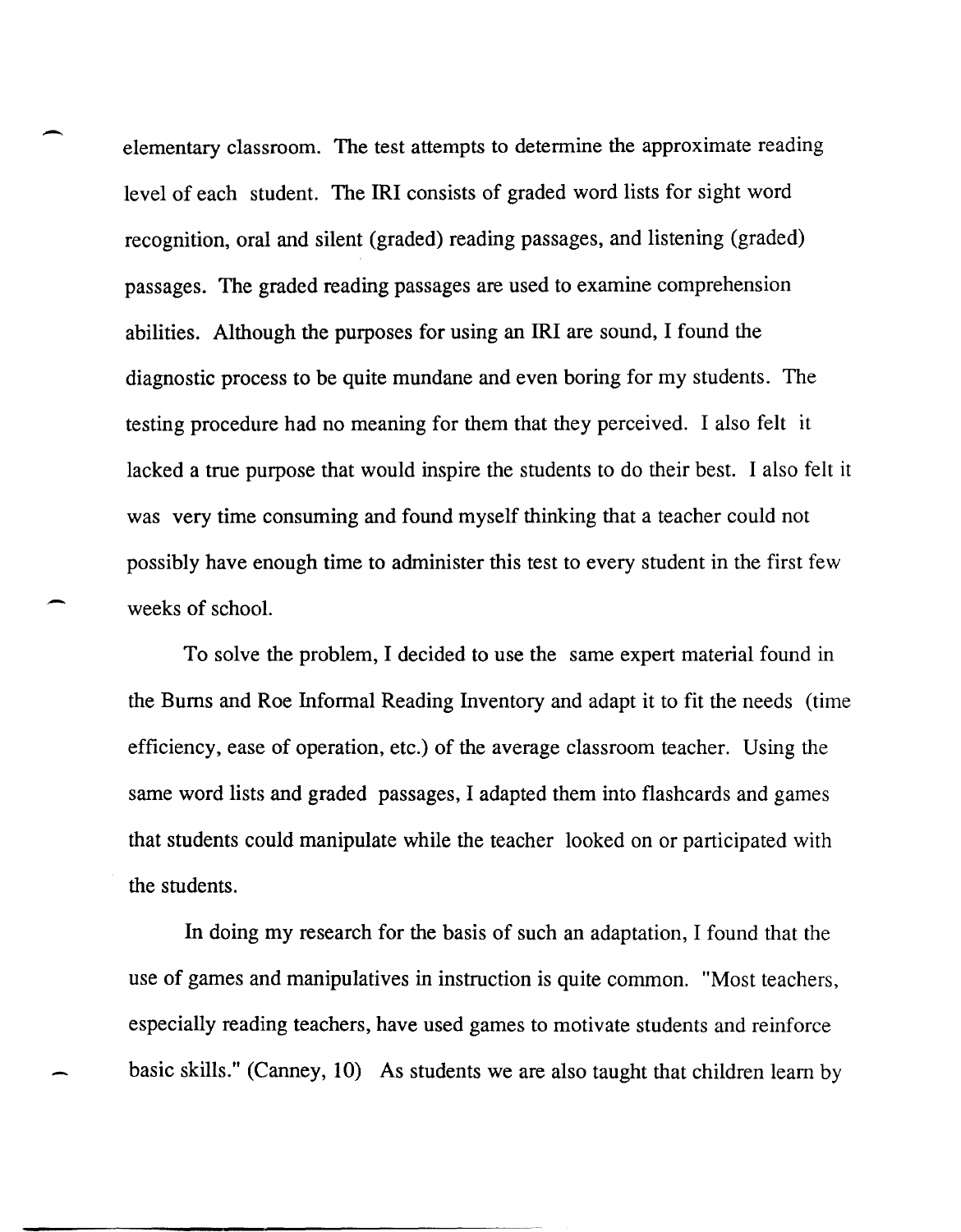doing. It is also true for most experienced teachers to realize that children are more likely to learn if they are actively involved. (Thompson, 5) I speculate then that by using games, students will be more motivated to complete the demanding tasks at hand. If constructed properly, games and manipulatives will help to avoid any unnecessary frustration.

-

-

To adapt the graded word lists, I simply typed them into a Macintosh computer and enlarged them to 72 point type. I then printed them onto flash cards and grouped them together by level. They were held together by a bullring which allowed the student to manipulate them one at a time. The student may read as fast or as slowly as he or she chooses. The teacher simply sits by with a copy of the lists and marks any errors the student may make. The situation is non-threatening to the students, so they should be able to put forth their best effort.

For the graded passages I decided to involve the students in an activity that provided a real purpose or meaning for them. The reading of the passages and then the answering of the questions can be an extremely slow and sometimes uncomfortable process. To alleviate these conditions, I created a gameboard for use during the oral and silent reading of passages as well as for the listening passages. The students simply read or listen to a selection and answer a question. The game takes place when, after each question, the student rolls a die and moves forward.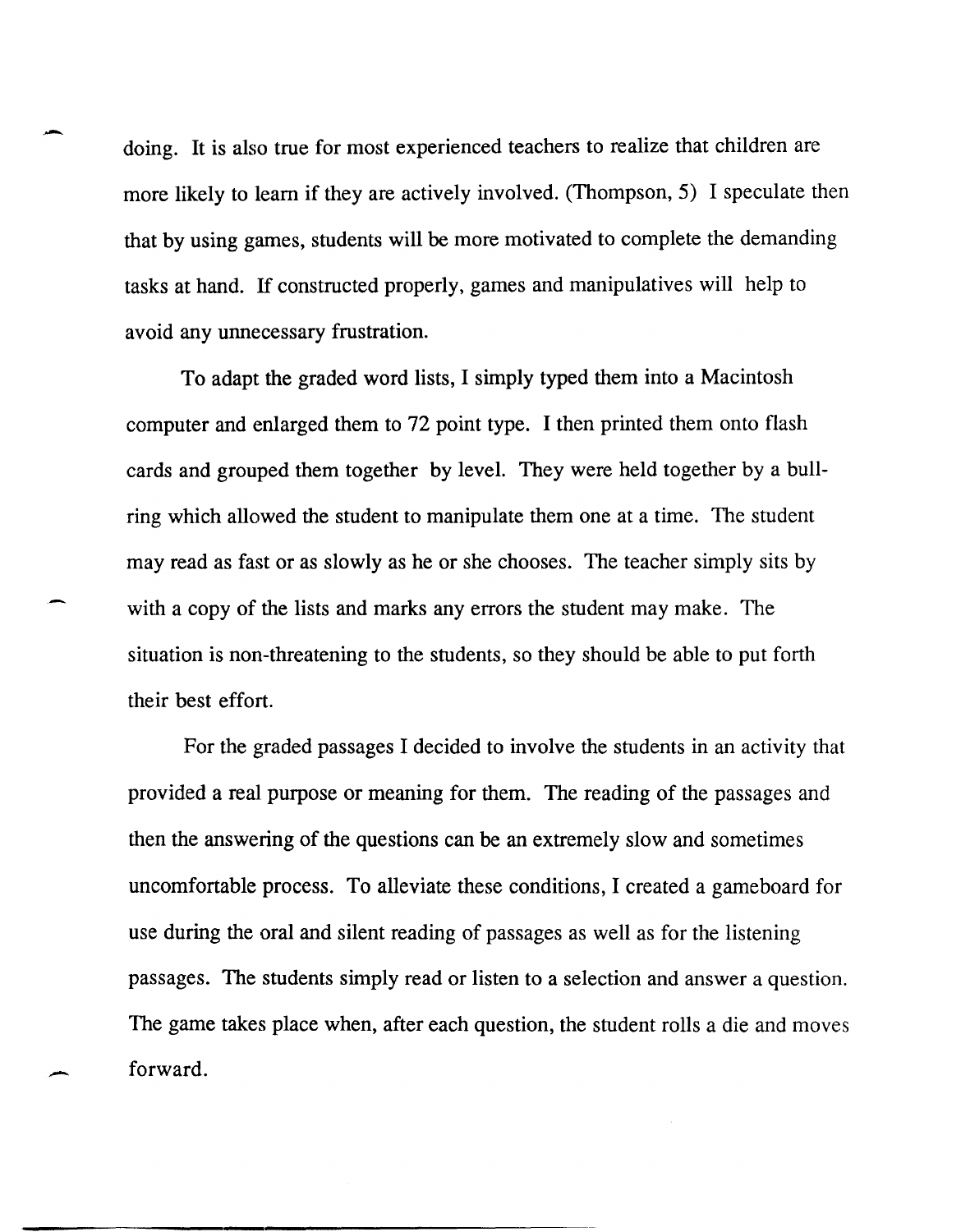Rewarding children for doing their best is something I believe in. While developing this project I came up with rewards for each color of the gameboard. I realize that this could be costly for the teacher, but so far the benefits far outweigh the costs. I have chosen simple inexpensive rewards for the different color levels. Some of the rewards include stickers, pencils, popcorn tickets (to be redeemed later), and certificates of merit, as well as positive notes or phone calls to the student's home. The students participate in the game not knowing what exactly their prize is. This provides for anticipation and concentrated efforts for the students to do their best. While the student plays the game, the teacher stands by to introduce each passage and to ask and record the questions and responses. The teacher may also test more than one student by using a different form of the test. The teacher must be organized and comfortable with the situation. This will allow the teacher to complete the diagnosis of the class more quickly and will give the game more excitement. The teacher must be aware of the behavior of the children while testing. If a child is reaching frustration and is having difficulty answering the questions, it is important that the other students not make fun of or humiliate the near-frustrated student in any way. The success for diagnosing more than one student varies from class to class since it may not be suitable for all teachers and students.

The gameboard also provides a little competition for the student to get to the end of the board. I was somewhat concerned about allowing competition to

 $\overline{\phantom{0}}$ 

.-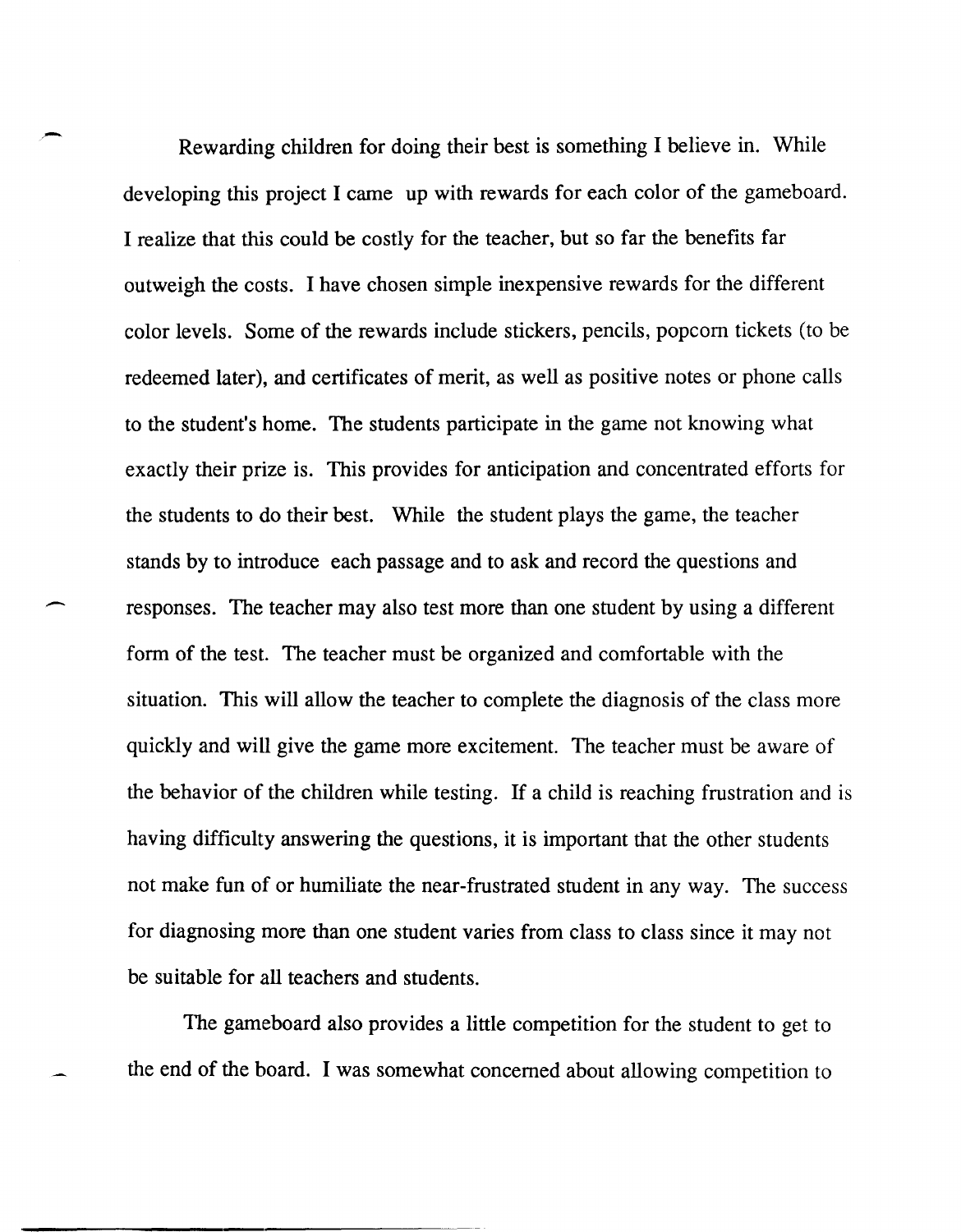become a part of the game itself. I found, however, that students will truly attempt to perform at their best if the competition is non-threatening and the student is allowed to succeed. This also makes the diagnostic process more exciting for all involved.

Record keeping is very important for diagnostic testing. To help alleviate problems of time limitations and the need for large amounts of paper, I have laminated each form of the test, and assembled each into a three ring binder. I have also included an erasable marker so that each page may be reused by each student.

The teacher must keep a "Summary of Quantitative Analysis" for each student. In order to do this, the teacher keeps the summary form for each student with her. He or she then gives one of the tests and uses the laminated forms to record the responses. After the student completes the test, the teacher must evaluate the results and record them on the student's summary form. This continues until all parts of the test are given and the Quantitative Analysis form is completed.

Talking about this and doing this are two different things. I found that my predictions were at least partially correct, however. The time it took to administer the IRI was cut drastically. On the word lists alone, I was able to test five second grade students in about 20 minutes. The time for the graded passages was also less, but not as dramatically so. Because I had nothing with which to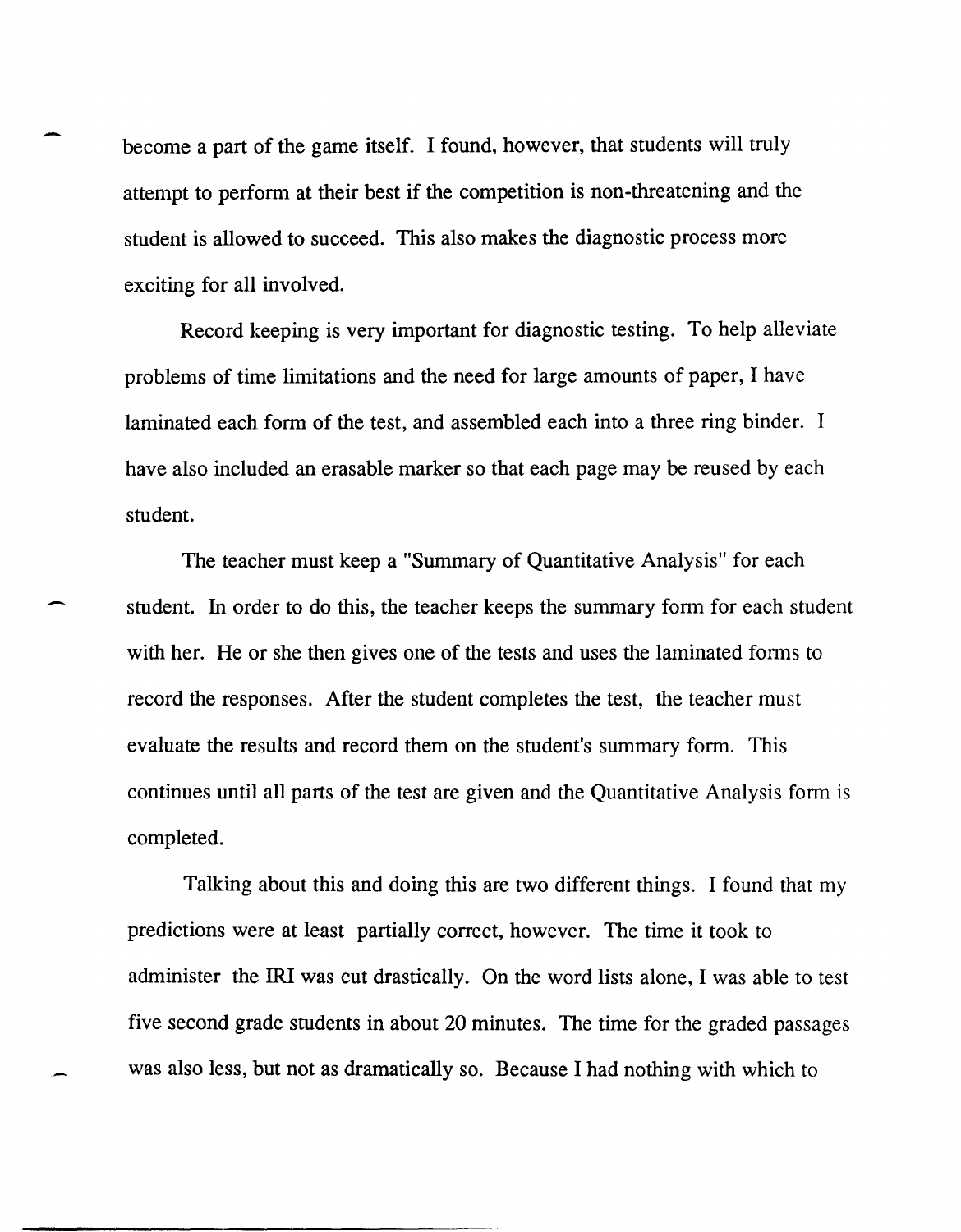compare my results, I am unable to decide if the students perfonned better or higher with this form of testing compared to the traditional test procedures. Some of the students tested with the manipulatives showed a higher instructional level then their current placement indicates, while one student tested lower than his current placement. I did find it more difficult to administer the test to more than two students at a time.

-

-

In the appendix there is a summary of quantitative analysis for three students. At the time of testing all three children were in the same ability reading group. All were reading in the first semester book of the second grade basal series. The testing took place in March, over a period of three days.

From the results of the testing, each student tested at a different instructional level. Student A appears to have an instructional level of fourth grade. Student B appears to have an instructional level of third grade. This student has since been placed in another, more challenging ability group. The third student, C, appears to have an instructional level of first grade. Although he is in the second grade basal reader, I find that he becomes frustrated easily during reading instruction. With these results it is now up to the teacher to decide what to do next and what is best for the child. The teacher can concentrate on the child's strengths to help with the weaknesses. At least now she knows where to start.

I recommend individual testing for the most part, especially in the lower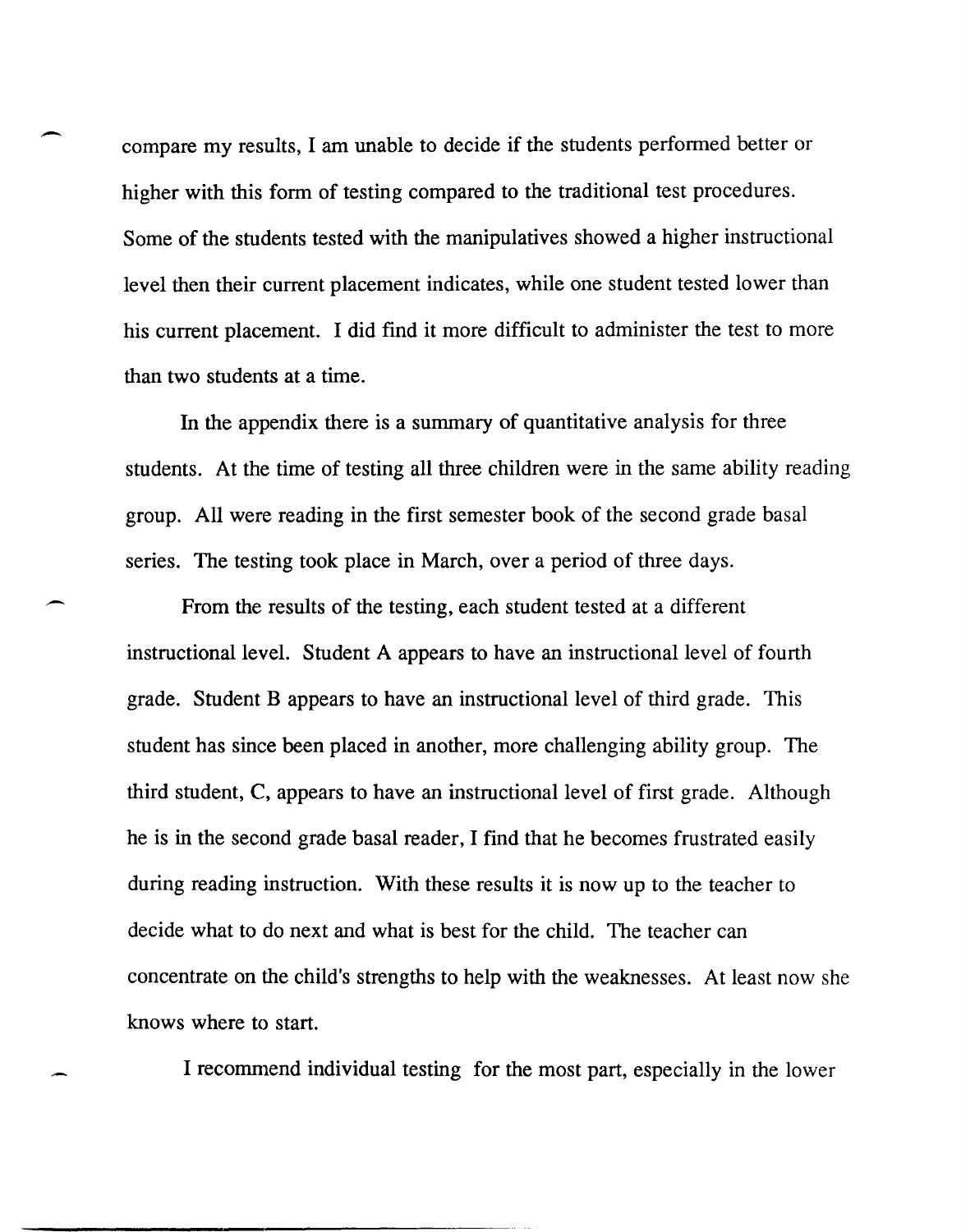grades. In the intennediate grades the students are more mature and are able to wait longer if necessary. The best thing about this alternative game approach is that the **IRI** keeps moving. The mundane, boring reading and reciting are shown to be more exciting and meaningful. I have learned a great deal about diagnostic testing throughout this project. I find it very important to diagnose for myself the specific level where children should be instructed in reading, rather than to use only someone else's recommendations. This project has opened new doors for me in the world of diagnostic testing. I hope other teachers can find a way, as I have, to determine the true reading levels of their students in a time efficient, exciting, and purposeful manner.

-

-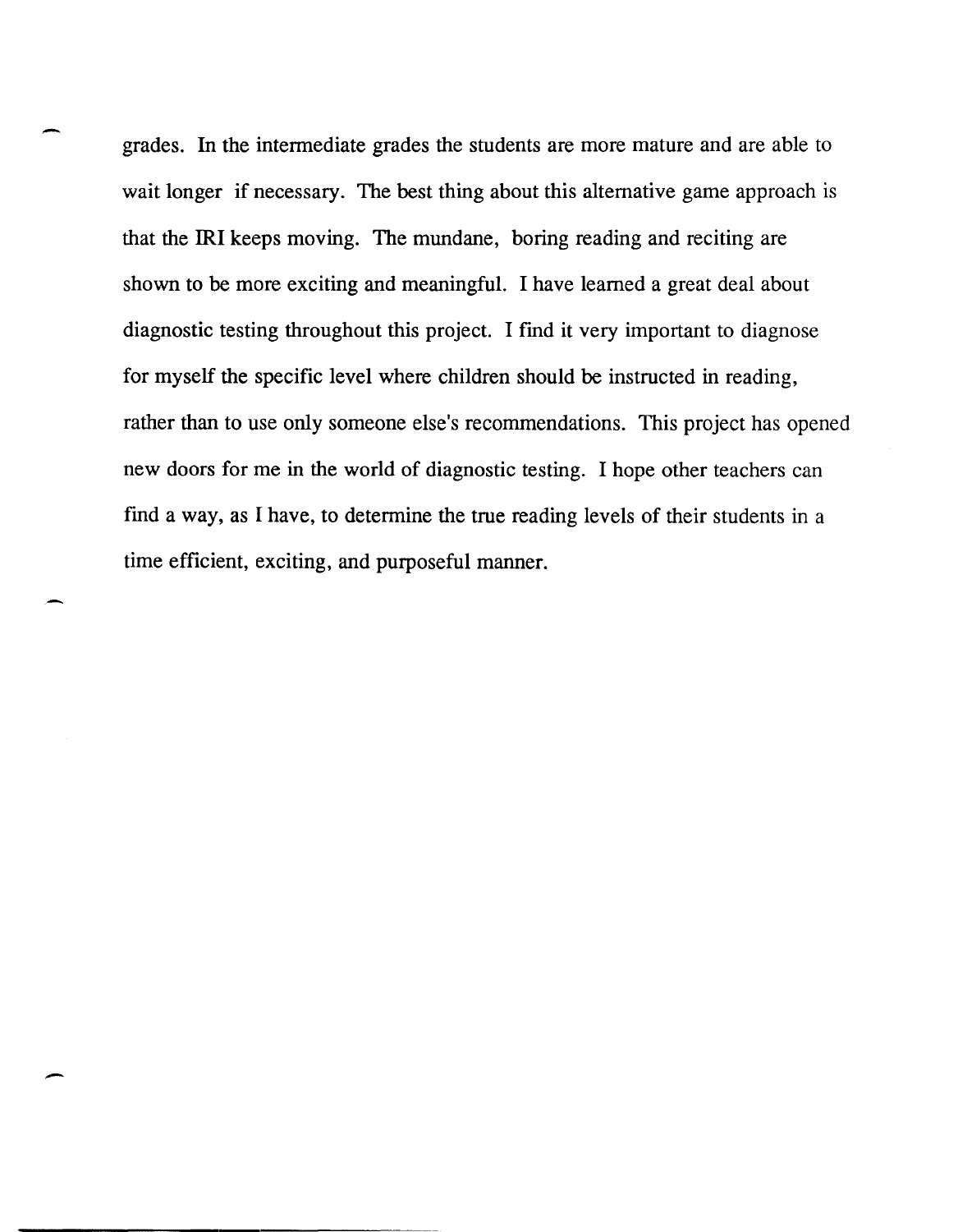## Appendix

 $\mathcal{L}^{\text{max}}_{\text{max}}$  and  $\mathcal{L}^{\text{max}}_{\text{max}}$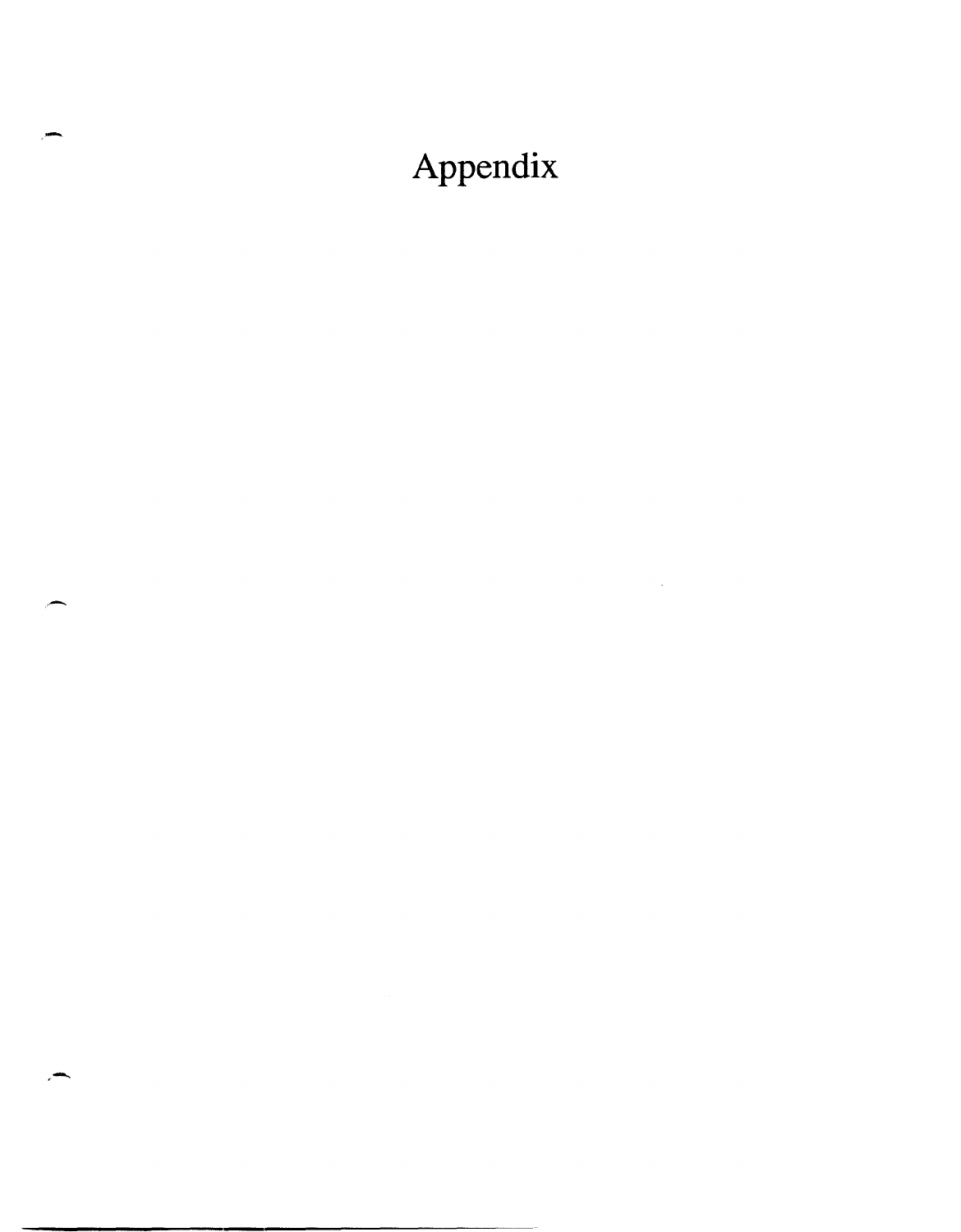

Copyright © Houghton Mifflin Company. All rights reserved

 $\sim$ 

### Figure 2-4 **SUMMARY OF QUANTITATIVE ANALYSIS-**

| STUDENT'S NAME T                                                                                                               | <b>GRADE PLACEMENT</b>                                                                                                                                            |
|--------------------------------------------------------------------------------------------------------------------------------|-------------------------------------------------------------------------------------------------------------------------------------------------------------------|
| $\Delta$ DMINISTRATOR DAWN Crafton                                                                                             | DATE .                                                                                                                                                            |
|                                                                                                                                | ① FORMS USED: Oral Passages, Form $A$ Silent Passages, Form _ $\oslash$ Listening Comprehension, Form $\oslash$ RATE OF READING: High $K$ Average and Low and Low |
|                                                                                                                                | 6 PERFORMANCE LEVELS BASED ON READING PASSAGES: Independent 2 A Instructional 2 Frustration $\lesssim$ Extering Comprehension                                     |
| 2 PERFORMANCE LEVELS BASED ON GRADED WORD LISTS: Placement $\mathcal{A}$ Independent / Instructional $\mathcal{A}$ Frustration |                                                                                                                                                                   |

#### 3) TYPES OF MISCUES IN CONTEXT

| where the control dealers | .<br>Mispronunciation Substitution Insertion Omission Reversal Repetition | . | <b>ALC: YES</b> |  | Refusal to<br>Pronounce | Row<br>Totals |
|---------------------------|---------------------------------------------------------------------------|---|-----------------|--|-------------------------|---------------|
| Total                     |                                                                           |   |                 |  |                         |               |
| Meaning changed           |                                                                           |   |                 |  |                         |               |
| Self-Corrected            |                                                                           |   |                 |  |                         |               |

#### 4 COMPREHENSION SKILL ANALYSIS CHART



#### (5) SUMMARY TABLE OF PERCENTAGES

| Level          | Word<br>Recognition | Oral<br>Comprehension     | Silent<br>Comprehension | Average<br>Comprehension | Listening<br>Comprehension |
|----------------|---------------------|---------------------------|-------------------------|--------------------------|----------------------------|
| PP             |                     |                           |                         |                          |                            |
| P              |                     |                           |                         |                          |                            |
| 1              | 100                 | $\overline{\mu\omega}$    | 100                     | 10D                      | 100                        |
| $\overline{2}$ | 100                 | $l \partial \phi$         | 875                     | $\overline{33}$          | $\frac{100}{1}$            |
| 3              | 99                  | 9D                        | 90                      | 90                       | 90                         |
| 4              | 95                  | $\overline{\mathcal{C}}'$ |                         | Zð                       | 90                         |
| 5              | 97                  | 70                        | $rac{FU}{dx}$           | 575                      | $\frac{90}{40}$            |
| 6              |                     |                           |                         |                          |                            |
| $\overline{ }$ |                     |                           |                         |                          |                            |
| 8              |                     |                           |                         |                          |                            |
| 9              |                     |                           |                         |                          |                            |
| 10             |                     |                           |                         |                          |                            |
| 11             |                     |                           |                         |                          |                            |
| 12             |                     |                           |                         |                          |                            |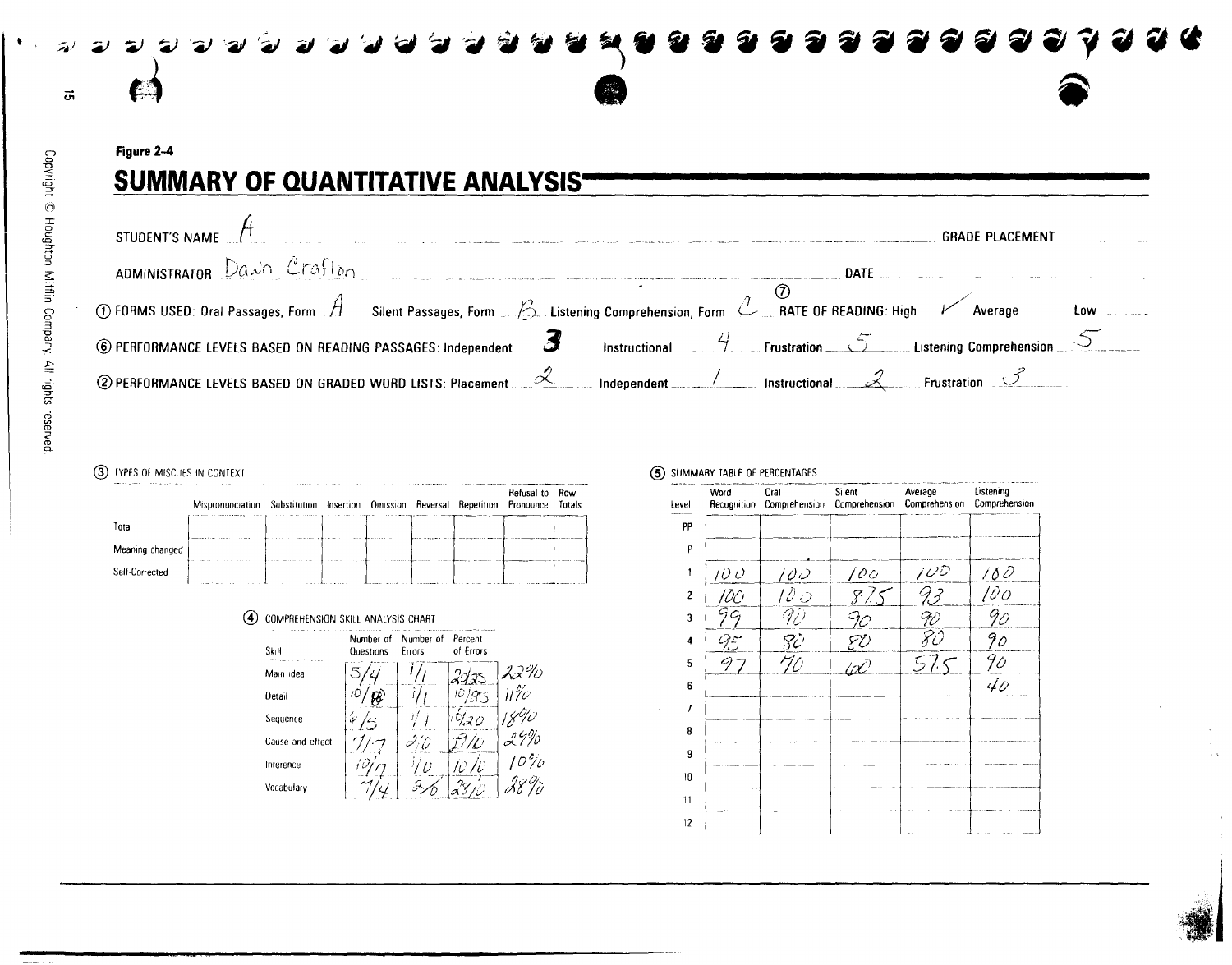

Figure 2-4

## **SUMMARY OF QUANTITATIVE ANALYSIS-**

| STUDENT'S NAME                               |                                                                                                                                                                                                                           |  |        | <b>GRADE PLACEMENT</b> |  |
|----------------------------------------------|---------------------------------------------------------------------------------------------------------------------------------------------------------------------------------------------------------------------------|--|--------|------------------------|--|
| $\Delta$ ADMINISTRATOR $\Delta$ auin Crafton |                                                                                                                                                                                                                           |  | DATE . |                        |  |
|                                              | $\circledR$ FORMS USED: Oral Passages, Form $\overline{\mathcal{A}}$ Silent Passages, Form $\overline{\mathcal{B}}$ Listening Comprehension, Form $\mathcal{L}$ RATE OF READING: High $\ldots$ Average $\nu$ Low $\ldots$ |  |        |                        |  |
|                                              | © PERFORMANCE LEVELS BASED ON READING PASSAGES: Independent 2 Instructional 3 Frustration 5 Listening Comprehension 7                                                                                                     |  |        |                        |  |
|                                              | <b>2</b> PERFORMANCE LEVELS BASED ON GRADED WORD LISTS: Placement $\frac{3}{2}$ Independent $\frac{2}{2}$ Instructional Frustration .                                                                                     |  |        |                        |  |

#### (3) TYPES OF MISCUES IN CONTEXT

|                 | Mispronunciation Substitution Insertion Omission Reversal |  |  | Repetition | Refusal to<br>Pronounce | Row<br>Totals |
|-----------------|-----------------------------------------------------------|--|--|------------|-------------------------|---------------|
| Total           |                                                           |  |  |            |                         |               |
| Meaning changed |                                                           |  |  |            |                         |               |
| Self-Corrected  |                                                           |  |  |            |                         |               |

#### 4 COMPREHENSION SKILL ANALYSIS CHART

| Skill            | Number at<br>Questions | Number of<br>Errors | Percent<br>of Errors |     |
|------------------|------------------------|---------------------|----------------------|-----|
| Main idea        |                        |                     |                      | D % |
| Detail           | U                      | κï                  |                      |     |
| Sequence         |                        |                     |                      |     |
| Cause and effect |                        |                     |                      |     |
| Inference        |                        |                     |                      |     |
| Vocabulary       |                        |                     |                      |     |

#### (5) SUMMARY TABLE OF PERCENTAGES

| Level                   | Word<br>Recognition | Oral<br>Comprehension | Silent<br>Comprehension | Average<br>Comprehension | Listening<br>Comprehension |
|-------------------------|---------------------|-----------------------|-------------------------|--------------------------|----------------------------|
| PP                      |                     |                       |                         |                          |                            |
| P                       |                     |                       |                         |                          |                            |
| 1                       | 100                 | 100                   | 100                     | 1 D O                    |                            |
| $\overline{\mathbf{c}}$ | 'DO                 | 875                   | 10 D                    | 93                       | 100<br>100                 |
| $\overline{\mathbf{3}}$ | 95                  | 80                    | $O_1$                   | 85                       | $\bar{e_i}$                |
| 4                       |                     | 50                    |                         |                          | $q_{\tilde{\mathcal{L}}}$  |
| 5                       |                     |                       |                         |                          | سېي                        |
| 6                       |                     |                       |                         |                          |                            |
| 7                       |                     |                       |                         |                          |                            |
| 8                       |                     |                       |                         |                          |                            |
| 9                       |                     |                       |                         |                          |                            |
| 10                      |                     |                       |                         |                          |                            |
| 11                      |                     |                       |                         |                          |                            |
| 12                      |                     |                       |                         |                          |                            |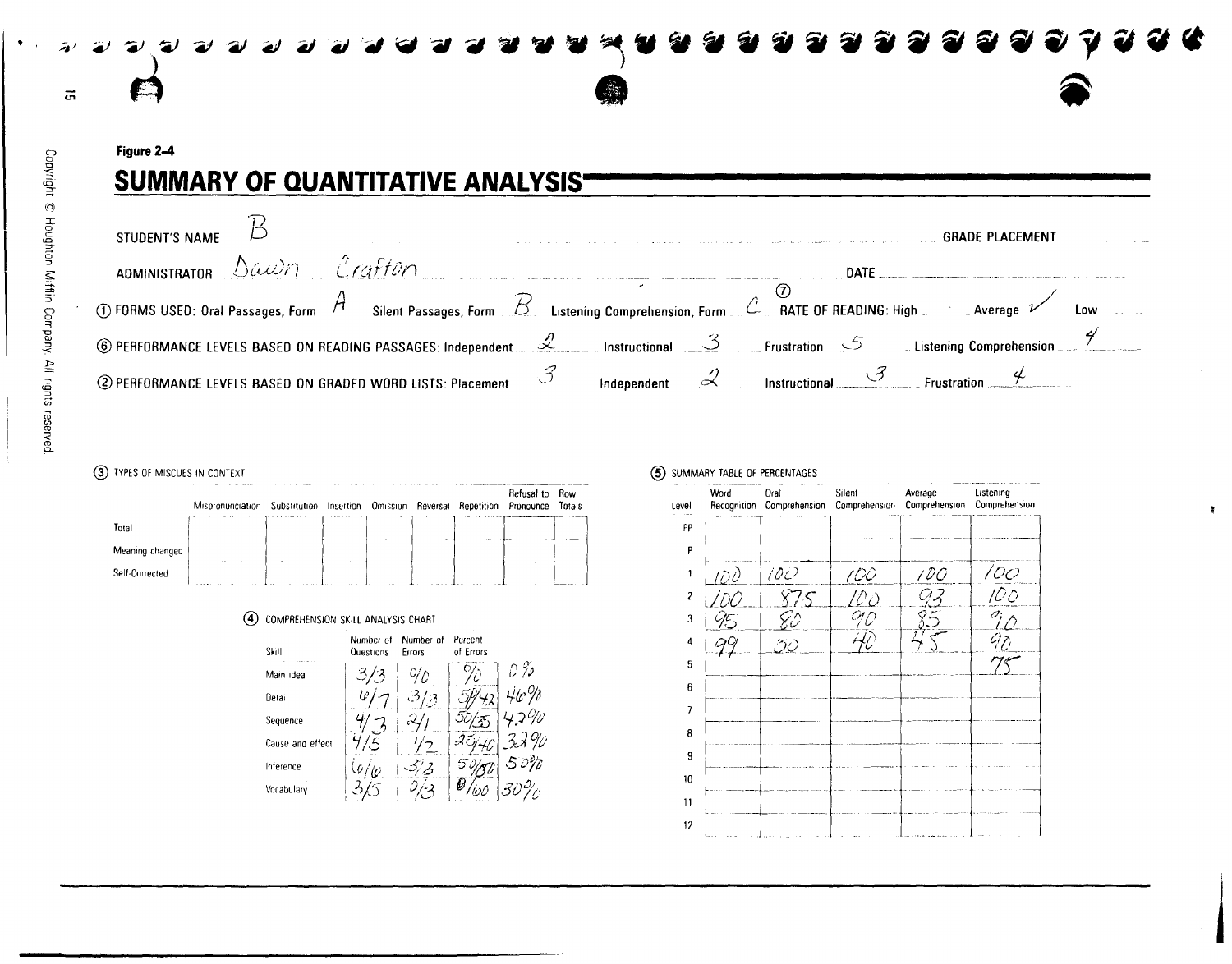

Figure 2-4 **SUMMARY OF QUANTITATIVE ANALYSIS-**

| STUDENT'S NAME                                                                                                     |               | <b>GRADE PLACEMENT</b>                        |  |
|--------------------------------------------------------------------------------------------------------------------|---------------|-----------------------------------------------|--|
| ADMINISTRATOR Dawn Crufton                                                                                         |               | <b>DATE</b>                                   |  |
| 19 FORMS USED: Oral Passages, Form A Silent Passages, Form B Listening Comprehension, Form C RATE OF READING: High |               | Average                                       |  |
| 6 PERFORMANCE LEVELS BASED ON READING PASSAGES: Independent                                                        | Instructional | Frustration<br><b>Listening Comprehension</b> |  |
| 2 PERFORMANCE LEVELS BASED ON GRADED WORD LISTS: Placement                                                         |               | Instructional                                 |  |

#### (3) TYPES OF MISCUES IN CONTEXT

|                 | <b>CONTRACTOR</b><br>Mispronunciation Substitution Insertion Omission |       | 1.111 | Reversal | Repetition | Refusal to<br>Pronounce | Row<br>Totals |
|-----------------|-----------------------------------------------------------------------|-------|-------|----------|------------|-------------------------|---------------|
| Total           |                                                                       | 14.15 |       |          |            |                         |               |
| Meaning changed | <b>British</b>                                                        |       |       |          |            |                         |               |
| Self-Corrected  |                                                                       | .     |       |          |            |                         |               |

#### 4 COMPREHENSION SKILL ANALYSIS CHART

| ×.<br>Skill      | Number of<br>Questions | Number of<br>Errors | Percent<br>of Errors |  |
|------------------|------------------------|---------------------|----------------------|--|
| Main idea        |                        |                     |                      |  |
| Detail           |                        |                     |                      |  |
| Sequence         |                        |                     |                      |  |
| Cause and effect |                        |                     |                      |  |
| Inference        |                        |                     |                      |  |
| Vocabulary       |                        |                     |                      |  |

#### 5 SUMMARY TABLE OF PERCENTAGES

| Level                    | Word<br>Recognition | Oral<br>Comprehension | Silent<br>Comprehension | Average<br>Comprehension | Listening<br>Comprehension |
|--------------------------|---------------------|-----------------------|-------------------------|--------------------------|----------------------------|
| PP                       |                     |                       |                         |                          |                            |
| P                        | ැඉ                  |                       | ⊱                       | 8î                       | $\mathcal{E}$<br>90        |
|                          | И                   | $\mathbb{R}$          |                         | 575                      | $\bar{\mathscr{G}_{O}}$    |
| $\overline{\phantom{a}}$ |                     |                       |                         | 56                       | $\overline{O}$             |
| 3                        |                     |                       |                         |                          |                            |
| 4                        |                     |                       |                         |                          |                            |
| 5                        |                     |                       |                         |                          |                            |
| 6                        |                     |                       |                         |                          |                            |
|                          |                     |                       |                         |                          |                            |
| 8                        |                     |                       |                         |                          |                            |
| 9                        |                     |                       |                         |                          |                            |
| 10                       |                     |                       |                         |                          |                            |
| $\overline{11}$          |                     |                       |                         |                          |                            |
| 12                       |                     |                       |                         |                          |                            |